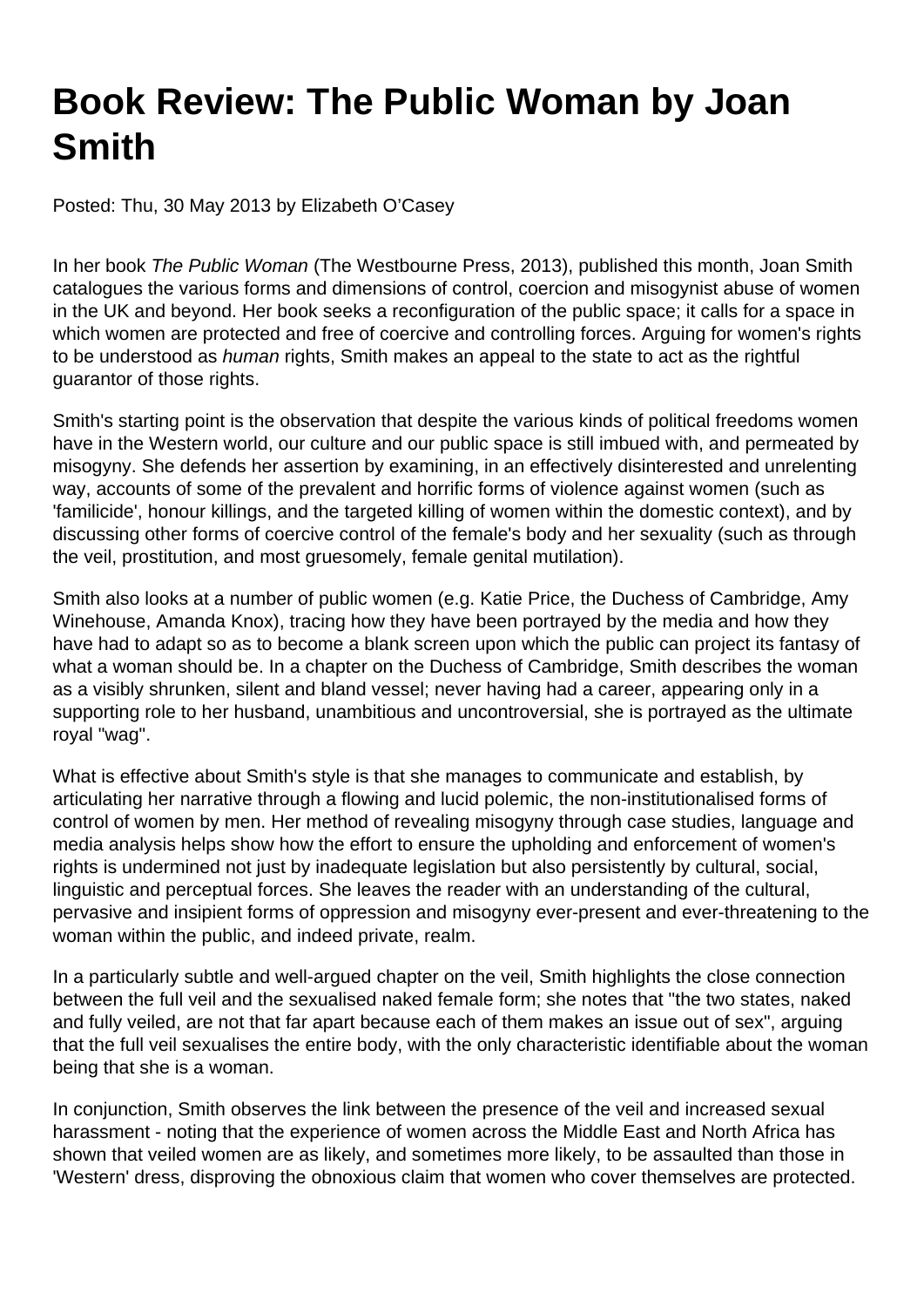Smith's analysis does, however, suffer from an underlying idealisation and essentialising of the 'woman'. This comes in a number of forms throughout the book, but one more obvious is Smith's contention that the mere presence of women will go a significant way to furthering the rights of women. In one chapter, she asserts a link between democratic participation by women and the protection of women's rights, where "the lack of laws protecting women is a direct result of the low numbers taking part in political decision-making in the Middle East". Whilst instinctively this an appealing line, it should be noted that in terms of women's representation in Parliament, a country such as the UK is actually behind the likes of Sudan, Iraq, and Afghanistan, and on a par with Pakistan – none of which are the *friendliest* of countries to women. Despite the many problems in Britain and its relatively low number of women in Parliament, it is nonetheless decades ahead of these countries in terms of women's equality.

It is not just the sketchy empirical grounds that are problematic in terms of Smith's argument, but the fact that it rather assumes women as having homogenous needs which only women, as women , can understand and meet. This type of essentialist feminism is unhelpful in its inherent perpetuation, theoretically as well as practically, of the perceived segregation of women and men. Indeed, it rather goes against her emphasis on women's rights as human rights. Smith runs the risk of speaking only to female feminists and not all those feminist men who could help instigate change. What we need are *feminists* within the political sphere moulding legislative and cultural change, whether women or men. We need people serious about women's equality and their protection within the public arena. As Smith herself notes, the one female Prime Minister the UK has had, Margaret Thatcher, did little to further women's interests.

The tension that can exist between democratic choice and human rights is made evident here; there are a lot of people in the world, including women, who reject, at the ballot box, a women's right to equality. Women's rights should not be subject to, or decided by, democratic consensus.

It is also worth noting that in countries such as Somalia where the practice of female genital mutilation is at 97.9%, it is women who organise and enforce the practice. Of course, it can be argued that they do so as a result of male patriarchal pressure, but where the agency of a woman starts and where her false consciousness ends is a tricky thing to identify.

Smith seems a little reluctant to confront how tricky this central issue is; for whilst she assumes it is possible to identify whether a women wears a full-veil out of choice, she correlatively believes that no woman who prostitutes herself can ever do so autonomously. She argues that "men who pay for sex are in reality buying power over other human beings". But whilst sex is so often about power, it is not clear that it is inevitably always the way round Smith presents it as; she does not confront the possibility that a woman might use sex, and indeed take advantage of the male's sexual appetite, for financial gain if she is in an autonomous and safe enough environment to do so.

The Public Woman presents an engaging, thoughtful and comprehensive exposition on the nature of the female eunuch today. Smith makes a compelling case and whether you agree with all of her arguments or not, her book is timely; last year saw the imprisonment of the members of Pussy Riot, the rape and fatal torture of a medical student on a public Delhi bus, the shooting of Malala Yousafzai by the Taliban, and the death of Savita Halappanavarin in Ireland following her being denied an abortion. Currently, there are 140 million girls and women living with the consequences of female genital mutilation globally (with 66,000 of those living in the UK) and 142 million girls predicted to be the victims of child marriage over the next decade. The Public Woman is a rousing piece, surveying the landscape of a war being fought over women's bodies and minds. Whilst reminding us of how much work there is to do in the area of women's rights and equality, The Public Woman also provides us with a compelling starting point in the fight...